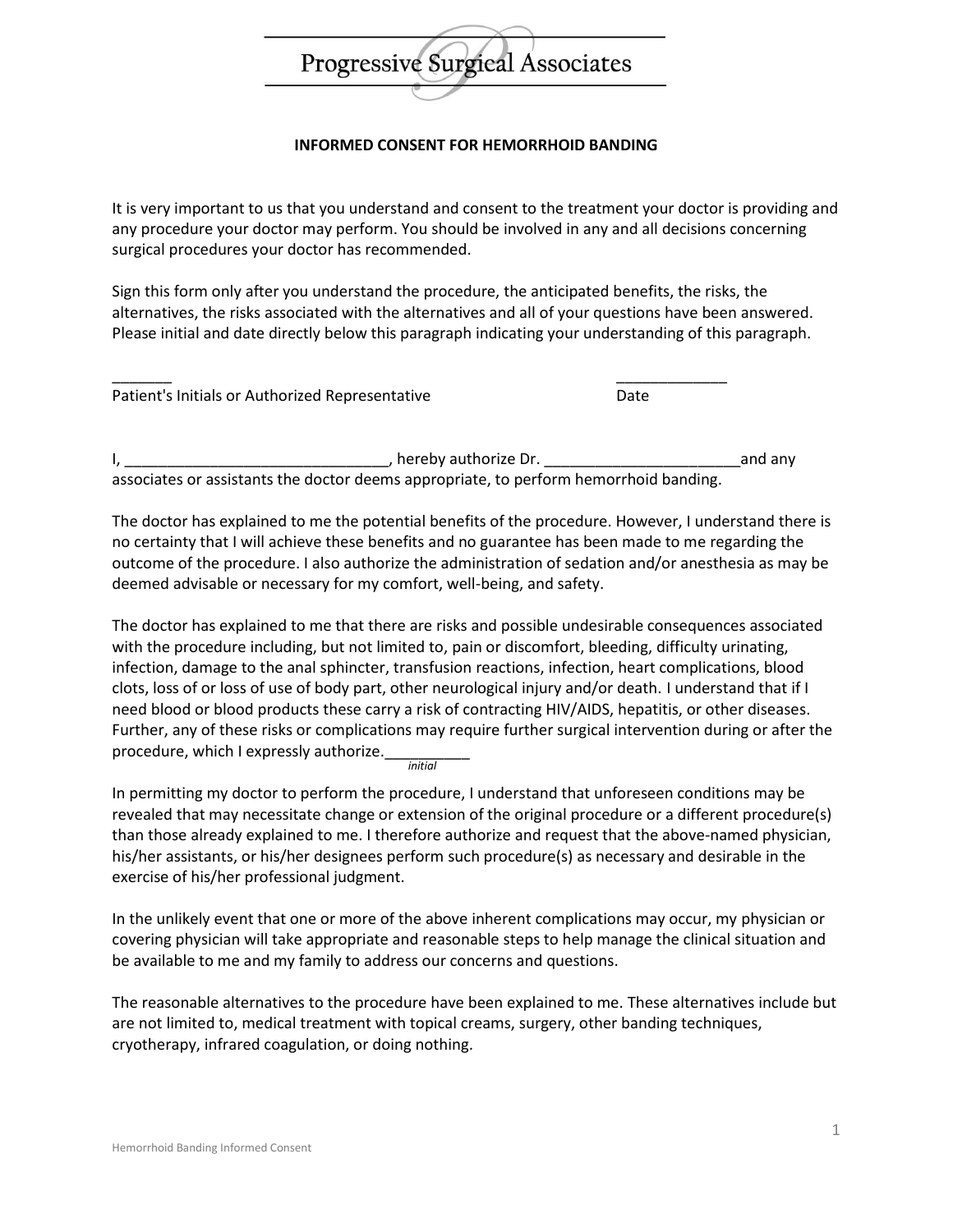## I hereby authorize the doctor and/or hospital or surgical center to utilize or dispose of removed tissues, parts or organs resulting from the procedure authorized above.

Progressive Surgical Associates

I consent to any photographing or videotaping of the procedure that may be performed, provided my identity is not revealed by the pictures or by descriptive texts accompanying them.

I consent to the admittance of students or authorized equipment representatives to the procedure room for purposes of advancing medical education or obtaining important product information.

By signing below, I certify that I have had an opportunity to ask the doctor all my questions concerning anticipated benefits, material risks, alternative therapies, and risks of those alternatives, and all of my questions have been answered to my satisfaction.

| Signature of Patient         | Relationship | Date | Time |
|------------------------------|--------------|------|------|
| or Authorized Representative |              |      |      |

 $\square$  The Patient/Authorized Representative has read this form or had it read to him/her.

 $\square$  The Patient/Authorized Representative states that he/she understands this information.

 $\square$  The Patient/Authorized Representative has no further questions.

\_\_\_\_\_\_\_\_\_\_\_\_\_\_\_\_\_\_\_\_\_\_\_\_\_\_\_\_\_\_\_\_\_\_ \_\_\_\_\_\_\_\_/\_\_\_\_\_\_

| Signature of Witness | Date | Time |
|----------------------|------|------|
|                      |      |      |

#### **CERTIFICATION OF PHYSICIAN:**

I hereby certify that I have discussed with the individual granting consent, the facts, anticipated benefits, material risks, alternative therapies and the risks associated with the alternatives of the procedure(s).

Physician:\_\_\_\_\_\_\_\_\_\_\_\_\_\_\_\_\_\_\_\_\_\_\_\_\_\_\_\_\_\_\_\_\_\_\_\_\_\_\_\_\_\_\_ Date/Time\_\_\_\_\_\_\_\_\_\_\_\_/\_\_\_\_\_\_\_\_\_\_\_\_